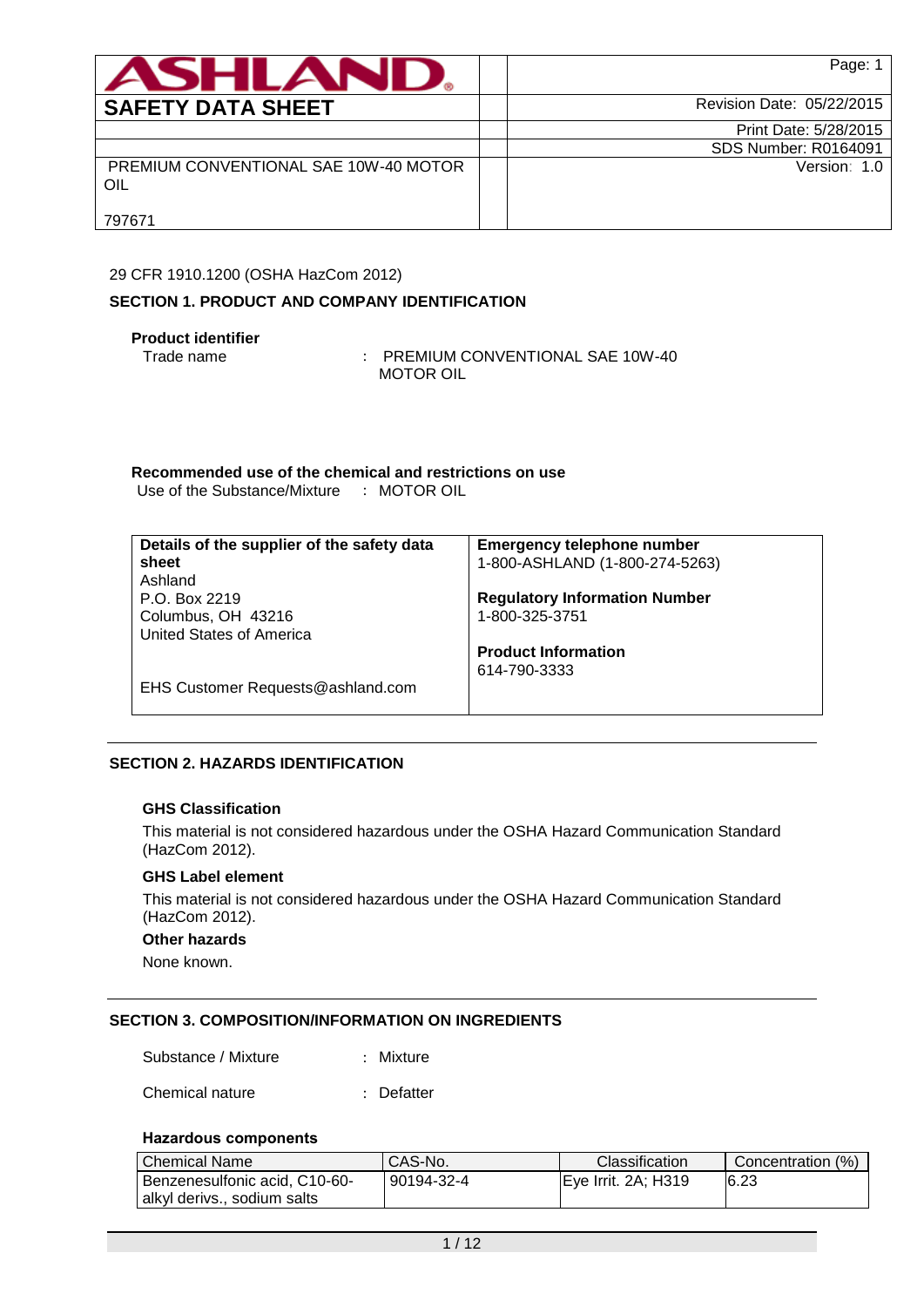| <b>ASHLAND</b>                               | Page: 2                     |
|----------------------------------------------|-----------------------------|
| <b>SAFETY DATA SHEET</b>                     | Revision Date: 05/22/2015   |
|                                              | Print Date: 5/28/2015       |
|                                              | <b>SDS Number: R0164091</b> |
| PREMIUM CONVENTIONAL SAE 10W-40 MOTOR<br>OIL | Version: 1.0                |
| 797671                                       |                             |

| <b>HYDROTREATED LIGHT</b><br><b>PARAFFINIC DISTILLATE</b> | 64742-55-8 | Asp. Tox. 1; H304 | 3.70 |
|-----------------------------------------------------------|------------|-------------------|------|

## **SECTION 4. FIRST AID MEASURES**

| General advice                                                    | : No hazards which require special first aid measures.                                                                                                                                                                                                                                                                                                                                                                                                                                                                                                                                                                                                                                                                                                                         |
|-------------------------------------------------------------------|--------------------------------------------------------------------------------------------------------------------------------------------------------------------------------------------------------------------------------------------------------------------------------------------------------------------------------------------------------------------------------------------------------------------------------------------------------------------------------------------------------------------------------------------------------------------------------------------------------------------------------------------------------------------------------------------------------------------------------------------------------------------------------|
| If inhaled                                                        | : If breathed in, move person into fresh air.<br>If unconscious place in recovery position and seek medical<br>advice.<br>If symptoms persist, call a physician.                                                                                                                                                                                                                                                                                                                                                                                                                                                                                                                                                                                                               |
| In case of skin contact                                           | : First aid is not normally required. However, it is<br>recommended that exposed areas be cleaned by washing<br>with soap and water.                                                                                                                                                                                                                                                                                                                                                                                                                                                                                                                                                                                                                                           |
| In case of eye contact                                            | : Remove contact lenses.<br>Protect unharmed eye.                                                                                                                                                                                                                                                                                                                                                                                                                                                                                                                                                                                                                                                                                                                              |
| If swallowed                                                      | Do not give milk or alcoholic beverages.<br>Never give anything by mouth to an unconscious person.<br>If symptoms persist, call a physician.                                                                                                                                                                                                                                                                                                                                                                                                                                                                                                                                                                                                                                   |
| Most important symptoms<br>and effects, both acute and<br>delayed | Acute aspiration of large amounts of oil-laden material may<br>produce a serious aspiration pneumonia. Patients who<br>aspirate these oils should be followed for the development of<br>long-term sequelae. Repeated aspiration of small quantities<br>of mineral oil can produce chronic inflammation of the lungs<br>(i.e. lipoid pneumonia) that may progress to pulmonary<br>fibrosis. Symptoms are often subtle and radiological changes<br>appear worse than clinical abnormalities. Occasionally,<br>persistent cough, irritation of the upper respiratory tract,<br>shortness of breath with exertion, fever, and bloody sputum<br>occur. Inhalation exposure to oil mists below current<br>workplace exposure limits is unlikely to cause pulmonary<br>abnormalities. |
|                                                                   | Signs and symptoms of exposure to this material through<br>breathing, swallowing, and/or passage of the material through<br>the skin may include:<br>stomach or intestinal upset (nausea, vomiting, diarrhea)<br>irritation (nose, throat, airways)                                                                                                                                                                                                                                                                                                                                                                                                                                                                                                                            |
| Notes to physician                                                | : No hazards which require special first aid measures.                                                                                                                                                                                                                                                                                                                                                                                                                                                                                                                                                                                                                                                                                                                         |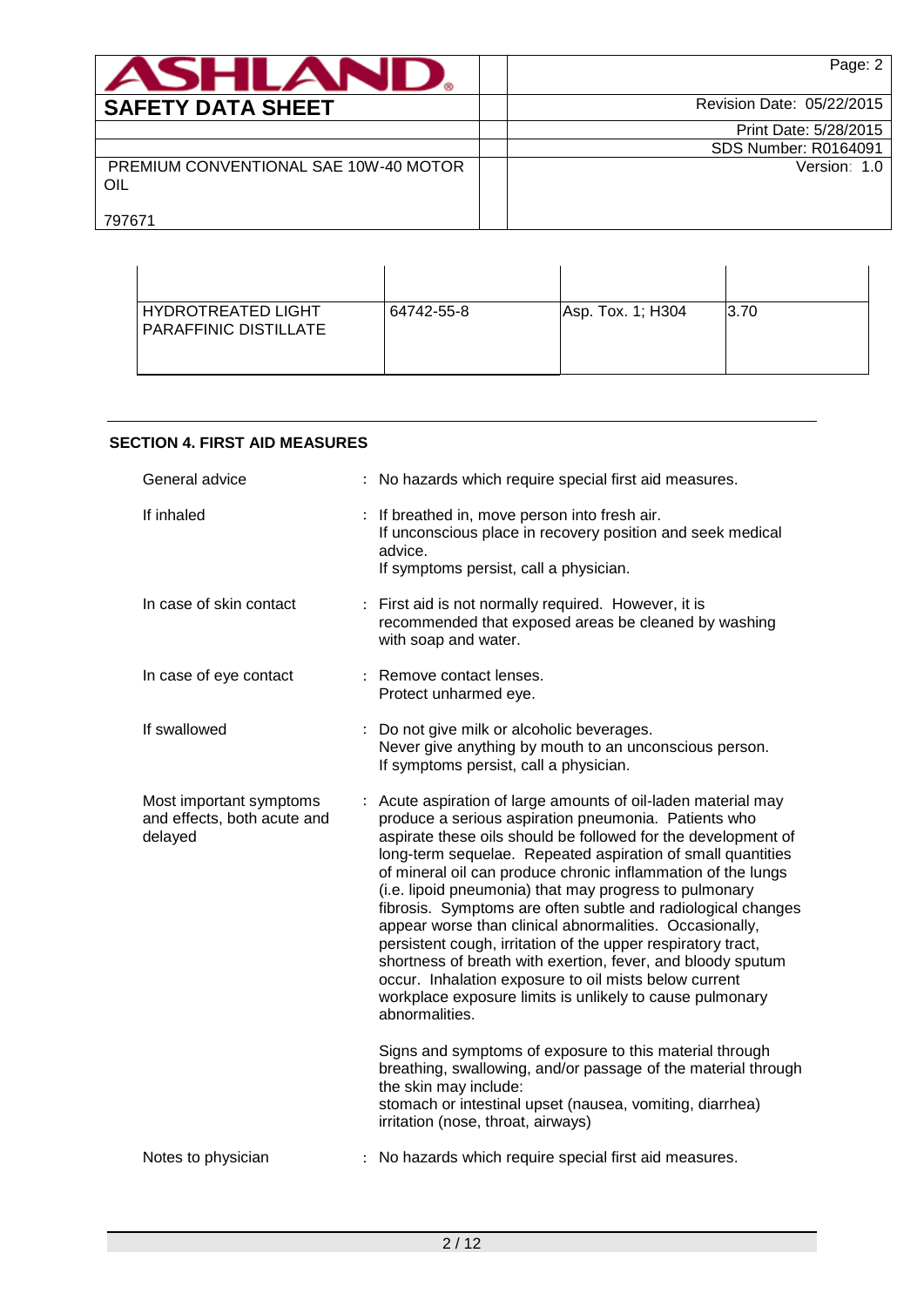| <b>ASHLAND,</b>                              | Page: 3                     |
|----------------------------------------------|-----------------------------|
| <b>SAFETY DATA SHEET</b>                     | Revision Date: 05/22/2015   |
|                                              | Print Date: 5/28/2015       |
|                                              | <b>SDS Number: R0164091</b> |
| PREMIUM CONVENTIONAL SAE 10W-40 MOTOR<br>OIL | Version: 1.0                |
| 797671                                       |                             |

# **SECTION 5. FIREFIGHTING MEASURES**

| Suitable extinguishing media            | : Use extinguishing measures that are appropriate to local<br>circumstances and the surrounding environment.<br>Water spray<br>Foam<br>Carbon dioxide (CO2)<br>Dry chemical |
|-----------------------------------------|-----------------------------------------------------------------------------------------------------------------------------------------------------------------------------|
| Specific hazards during<br>firefighting | : Do not allow run-off from fire fighting to enter drains or water<br>courses.                                                                                              |
| Hazardous combustion<br>products        | $:$ carbon dioxide and carbon monoxide<br>Hydrocarbons<br>Aldehydes                                                                                                         |
| Specific extinguishing<br>methods       |                                                                                                                                                                             |
|                                         | Product is compatible with standard fire-fighting agents.                                                                                                                   |
| Further information                     | : Standard procedure for chemical fires.                                                                                                                                    |
| for firefighters                        | Special protective equipment : In the event of fire, wear self-contained breathing apparatus.                                                                               |

# **SECTION 6. ACCIDENTAL RELEASE MEASURES**

| Personal precautions,<br>protective equipment and<br>emergency procedures | : Persons not wearing protective equipment should be excluded<br>from area of spill until clean-up has been completed.                                           |
|---------------------------------------------------------------------------|------------------------------------------------------------------------------------------------------------------------------------------------------------------|
| Environmental precautions                                                 | : Prevent further leakage or spillage if safe to do so.                                                                                                          |
| Methods and materials for<br>containment and cleaning up                  | : Soak up with inert absorbent material (e.g. sand, silica gel,<br>acid binder, universal binder, sawdust).<br>Keep in suitable, closed containers for disposal. |
| Other information                                                         | : Comply with all applicable federal, state, and local regulations.                                                                                              |

# **SECTION 7. HANDLING AND STORAGE**

| Advice on safe handling     | : Smoking, eating and drinking should be prohibited in the<br>application area.<br>For personal protection see section 8. |
|-----------------------------|---------------------------------------------------------------------------------------------------------------------------|
| Conditions for safe storage | : Electrical installations / working materials must comply with<br>the technological safety standards.                    |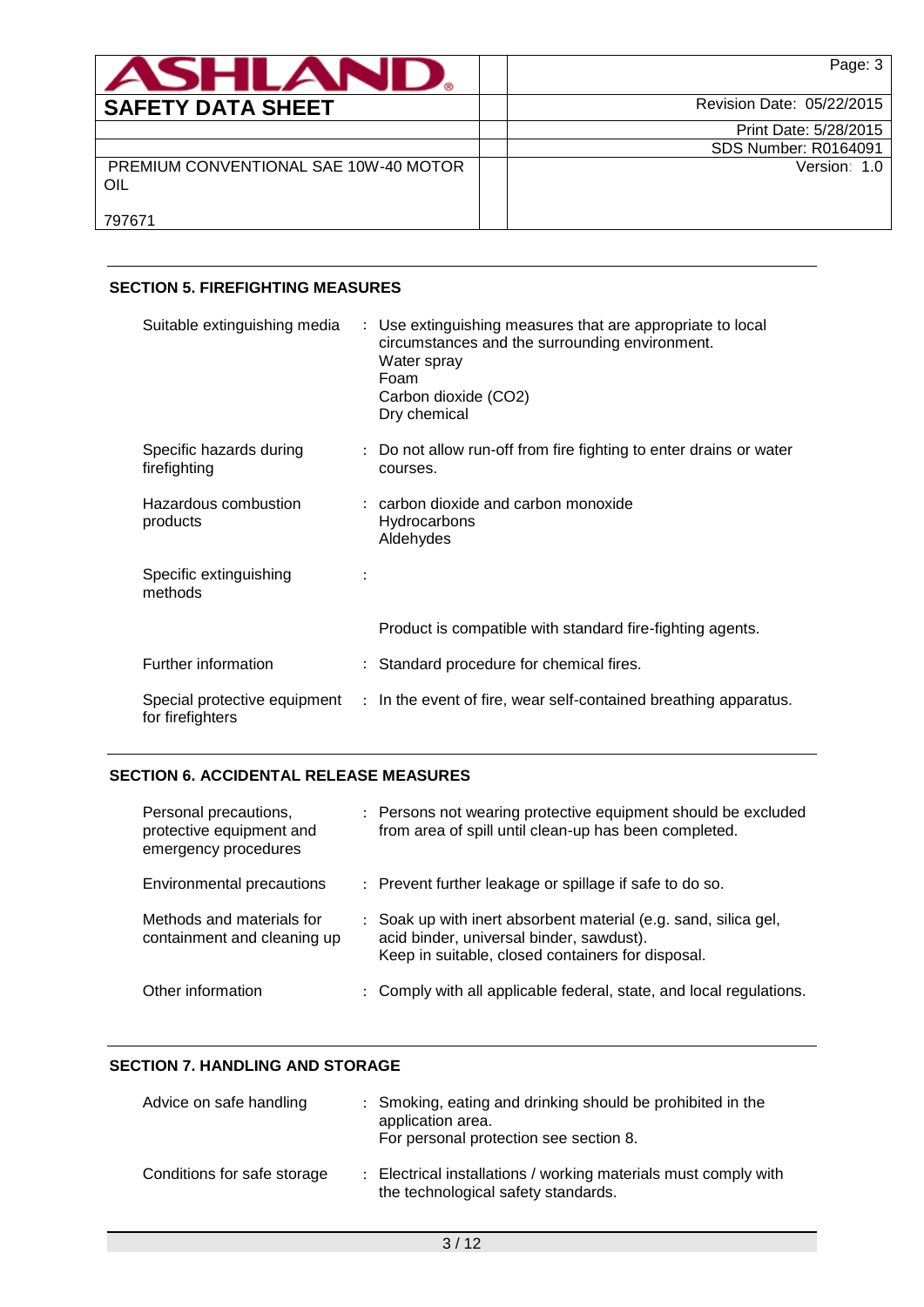| ASHLAND.                                     | Page: 4                     |
|----------------------------------------------|-----------------------------|
| <b>SAFETY DATA SHEET</b>                     | Revision Date: 05/22/2015   |
|                                              | Print Date: 5/28/2015       |
|                                              | <b>SDS Number: R0164091</b> |
| PREMIUM CONVENTIONAL SAE 10W-40 MOTOR<br>OIL | Version: 1.0                |
| 797671                                       |                             |

Materials to avoid : No materials to be especially mentioned.

# **SECTION 8. EXPOSURE CONTROLS/PERSONAL PROTECTION**

### **Components with workplace control parameters**

| Components                                         | CAS-No.                                                                                                                                                                                                                                                                                                                                                     | Value type<br>(Form of<br>exposure)                                            | Control<br>parameters /<br>Permissible<br>concentration | <b>Basis</b>          |  |  |
|----------------------------------------------------|-------------------------------------------------------------------------------------------------------------------------------------------------------------------------------------------------------------------------------------------------------------------------------------------------------------------------------------------------------------|--------------------------------------------------------------------------------|---------------------------------------------------------|-----------------------|--|--|
| <b>HYDROTREATED LIGHT</b><br>PARAFFINIC DISTILLATE | 64742-55-8                                                                                                                                                                                                                                                                                                                                                  | <b>REL</b>                                                                     | $5$ mg/m $3$<br>Mist.                                   | NIOSH/GUID<br>Е       |  |  |
|                                                    |                                                                                                                                                                                                                                                                                                                                                             | <b>STEL</b>                                                                    | 10 mg/m3<br>Mist.                                       | NIOSH/GUID<br>E       |  |  |
|                                                    |                                                                                                                                                                                                                                                                                                                                                             | <b>PEL</b>                                                                     | $5$ mg/m $3$<br>Mist.                                   | OSHA_TRA<br><b>NS</b> |  |  |
| <b>Engineering measures</b>                        | : General room ventilation should be adequate for normal<br>conditions of use. However, if unusual operating conditions<br>exist, provide sufficient mechanical (general and/or local<br>exhaust) ventilation to maintain exposure below exposure<br>guidelines (if applicable) or below levels that cause known,<br>suspected or apparent adverse effects. |                                                                                |                                                         |                       |  |  |
| Personal protective equipment                      |                                                                                                                                                                                                                                                                                                                                                             |                                                                                |                                                         |                       |  |  |
| Respiratory protection                             | : No personal respiratory protective equipment normally<br>required.                                                                                                                                                                                                                                                                                        |                                                                                |                                                         |                       |  |  |
| Eye protection                                     | : Not required under normal conditions of use. Wear splash-<br>proof safety goggles if material could be misted or splashed<br>into eyes.                                                                                                                                                                                                                   |                                                                                |                                                         |                       |  |  |
| Skin and body protection                           | Safety shoes<br>supplier).                                                                                                                                                                                                                                                                                                                                  | : Wear as appropriate:<br>Wear resistant gloves (consult your safety equipment |                                                         |                       |  |  |
| Hygiene measures                                   |                                                                                                                                                                                                                                                                                                                                                             | : General industrial hygiene practice.                                         |                                                         |                       |  |  |

# **SECTION 9. PHYSICAL AND CHEMICAL PROPERTIES**

| <b>Physical state</b> | $:$ liquid         |
|-----------------------|--------------------|
| Colour                | : amber            |
| Odour                 | : hydrocarbon-like |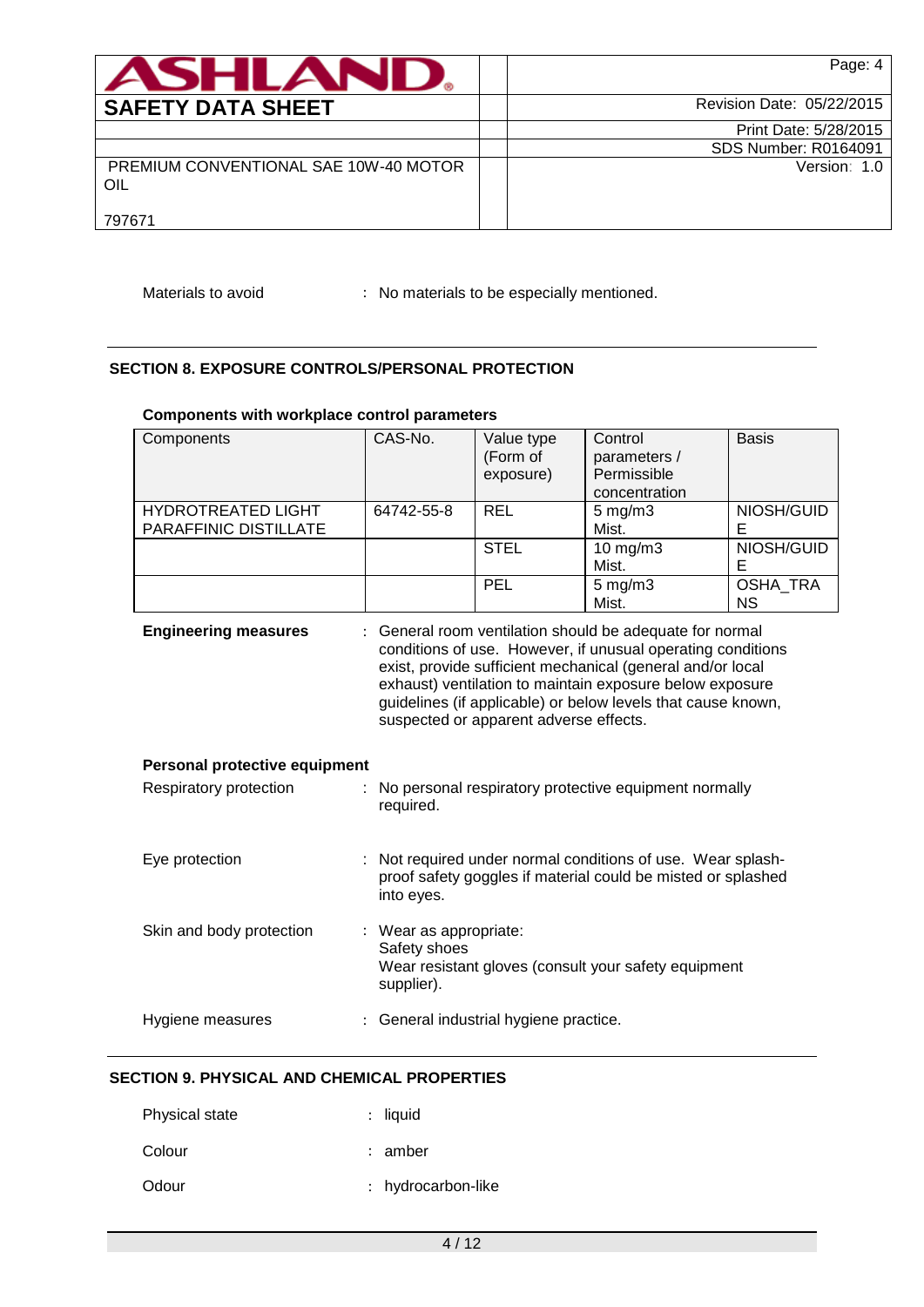| <b>ASHLAND.</b>                              | Page: 5                     |
|----------------------------------------------|-----------------------------|
| <b>SAFETY DATA SHEET</b>                     | Revision Date: 05/22/2015   |
|                                              | Print Date: 5/28/2015       |
|                                              | <b>SDS Number: R0164091</b> |
| PREMIUM CONVENTIONAL SAE 10W-40 MOTOR<br>OIL | Version: 1.0                |
| 797671                                       |                             |

| <b>Odour Threshold</b>                     | $\ddot{\cdot}$            | No data available                                     |
|--------------------------------------------|---------------------------|-------------------------------------------------------|
| pH                                         | $\ddot{\cdot}$            | No data available                                     |
| Melting point/freezing point               | ÷                         | No data available                                     |
| Boiling point/boiling range                |                           | : 570.00 °F / 298.89 °C<br>(1013.33 hPa)              |
| Flash point                                | $\ddot{\cdot}$            | $>$ 390 °F $/$ > 199 °C<br>Method: Cleveland open cup |
| Evaporation rate                           | $\ddot{\phantom{0}}$      | 1<br><b>Ethyl Ether</b>                               |
| Flammability (solid, gas)                  | $\ddot{\cdot}$            | No data available                                     |
| Upper explosion limit                      |                           | No data available                                     |
| Lower explosion limit                      | $\ddot{\cdot}$            | No data available                                     |
| Vapour pressure                            | $\ddot{\cdot}$            | No data available                                     |
| Relative vapour density                    | $\ddot{\cdot}$            | No data available                                     |
| Relative density                           | $\ddot{\cdot}$            | No data available                                     |
| Density                                    | $\ddot{\cdot}$            | 0.8690 g/cm3 (15.56 °C)                               |
| Solubility(ies)<br>Water solubility        | $\ddot{\phantom{a}}$      | No data available                                     |
| Solubility in other solvents               | $\ddot{\phantom{0}}$      | No data available                                     |
| Partition coefficient: n-<br>octanol/water | ÷.                        | No data available                                     |
| Thermal decomposition                      |                           | No data available                                     |
| Viscosity<br>Viscosity, dynamic            |                           | No data available                                     |
| Viscosity, kinematic                       | $\mathbb{R}^{\mathbb{Z}}$ | 104 mm2/s (40 °C)                                     |
| Oxidizing properties                       | ÷                         | No data available                                     |

# **SECTION 10. STABILITY AND REACTIVITY**

Reactivity **Reactivity** : No decomposition if stored and applied as directed.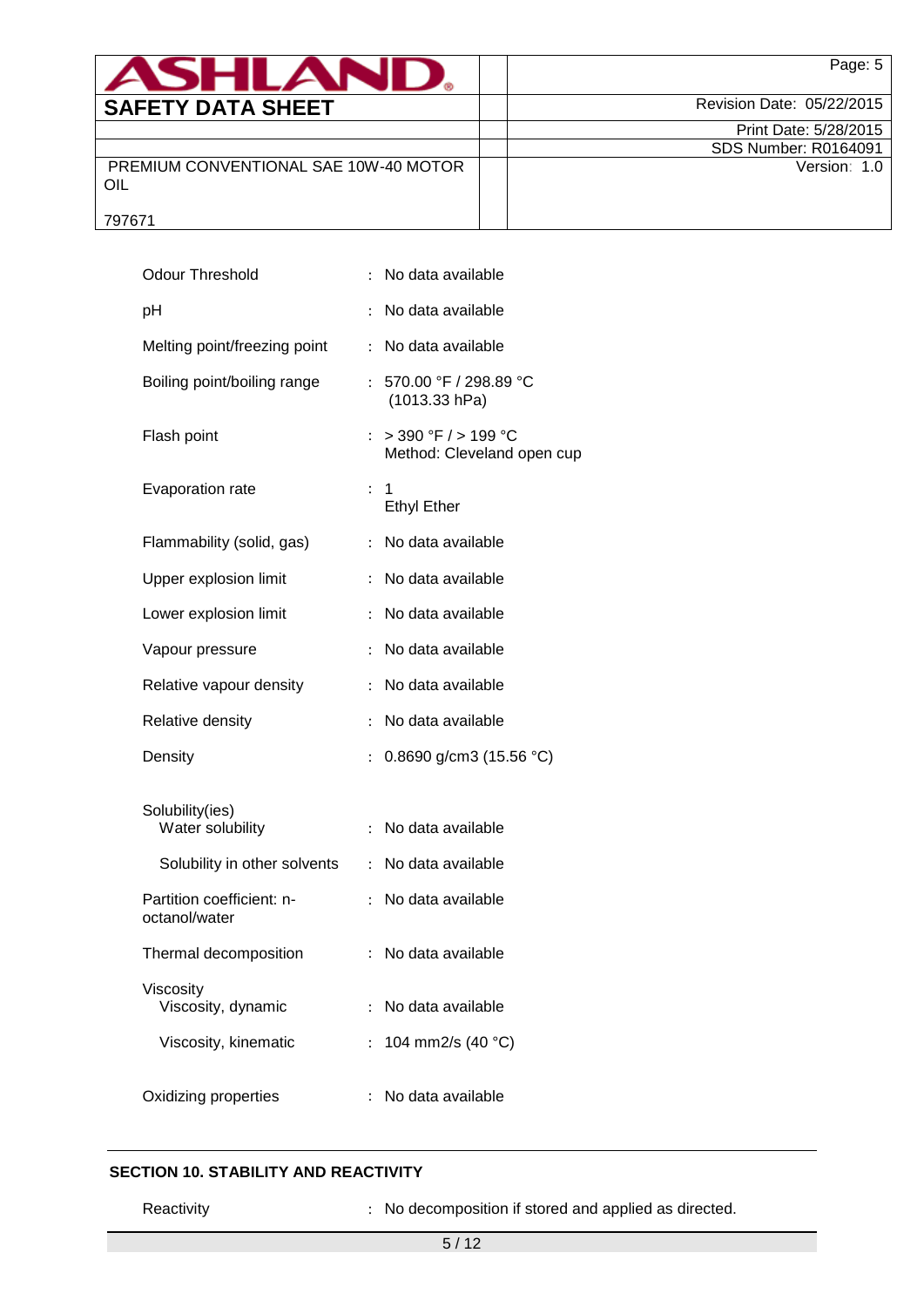| <b>ASHLANI</b>                               | Page: 6                     |
|----------------------------------------------|-----------------------------|
| <b>SAFETY DATA SHEET</b>                     | Revision Date: 05/22/2015   |
|                                              | Print Date: 5/28/2015       |
|                                              | <b>SDS Number: R0164091</b> |
| PREMIUM CONVENTIONAL SAE 10W-40 MOTOR<br>OIL | Version: 1.0                |
| 797671                                       |                             |

| Chemical stability                    | : Stable under recommended storage conditions.       |
|---------------------------------------|------------------------------------------------------|
| Possibility of hazardous<br>reactions | : Product will not undergo hazardous polymerization. |
| Conditions to avoid                   | : excessive heat                                     |
| Incompatible materials                | : Strong oxidizing agents                            |
| Hazardous decomposition<br>products   | carbon dioxide and carbon monoxide<br>Hydrocarbons   |

# **SECTION 11. TOXICOLOGICAL INFORMATION**

| Information on likely routes of : Inhalation |              |
|----------------------------------------------|--------------|
| exposure                                     | Skin contact |
|                                              | Eye Contact  |
|                                              | Ingestion    |

### **Acute toxicity**

Not classified based on available information. **Skin corrosion/irritation** Not classified based on available information. **Product:** Result: Repeated exposure may cause skin dryness or cracking.

### **Components:**

Benzenesulfonic acid, C10-60-alkyl derivs., sodium salts**:** Result: Not irritating to skin

HYDROTREATED LIGHT PARAFFINIC DISTILLATE**:** Result: Mildly irritating to skin

**Serious eye damage/eye irritation** Not classified based on available information. **Product:** Remarks: Unlikely to cause eye irritation or injury.

#### **Components:**

Benzenesulfonic acid, C10-60-alkyl derivs., sodium salts**:** Result: Irritating to eyes

HYDROTREATED LIGHT PARAFFINIC DISTILLATE**:** Result: Mildly irritating to eyes

### **Respiratory or skin sensitisation**

Skin sensitisation: Not classified based on available information. Respiratory sensitisation: Not classified based on available information.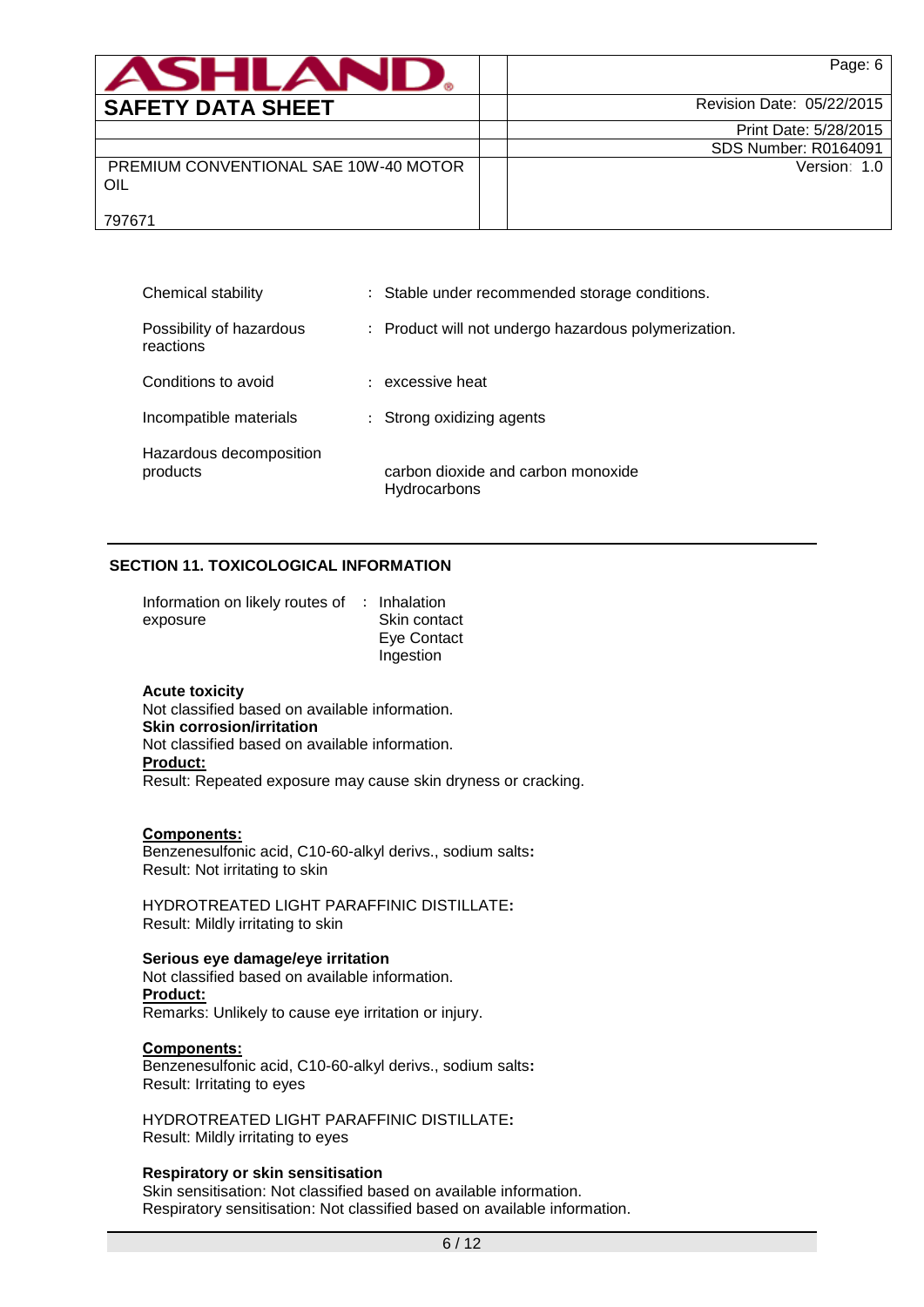| ANHLAN                                       | Page: 7                     |
|----------------------------------------------|-----------------------------|
| <b>SAFETY DATA SHEET</b>                     | Revision Date: 05/22/2015   |
|                                              | Print Date: 5/28/2015       |
|                                              | <b>SDS Number: R0164091</b> |
| PREMIUM CONVENTIONAL SAE 10W-40 MOTOR<br>OIL | Version: 1.0                |
| 797671                                       |                             |

### **Germ cell mutagenicity** Not classified based on available information. **Carcinogenicity** Not classified based on available information. **Reproductive toxicity** Not classified based on available information. **STOT - single exposure** Not classified based on available information. **STOT - repeated exposure** Not classified based on available information. **Aspiration toxicity** Not classified based on available information. **Product:** No aspiration toxicity classification

# **Components:**

# HYDROTREATED LIGHT PARAFFINIC DISTILLATE**:** May be fatal if swallowed and enters airways.

# **Further information Product:**

Remarks: No data available

# **Carcinogenicity:**

| <b>IARC</b> | No component of this product present at levels greater than or<br>equal to 0.1% is identified as probable, possible or confirmed<br>human carcinogen by IARC. |
|-------------|---------------------------------------------------------------------------------------------------------------------------------------------------------------|
| <b>OSHA</b> | No component of this product present at levels greater than or<br>equal to 0.1% is identified as a carcinogen or potential<br>carcinogen by OSHA.             |
| <b>NTP</b>  | No component of this product present at levels greater than or<br>equal to 0.1% is identified as a known or anticipated carcinogen<br>by NTP.                 |

### **SECTION 12. ECOLOGICAL INFORMATION**

### **Ecotoxicity**

No data available **Persistence and degradability** No data available

# **Bioaccumulative potential**

No data available

# **Mobility in soil**

No data available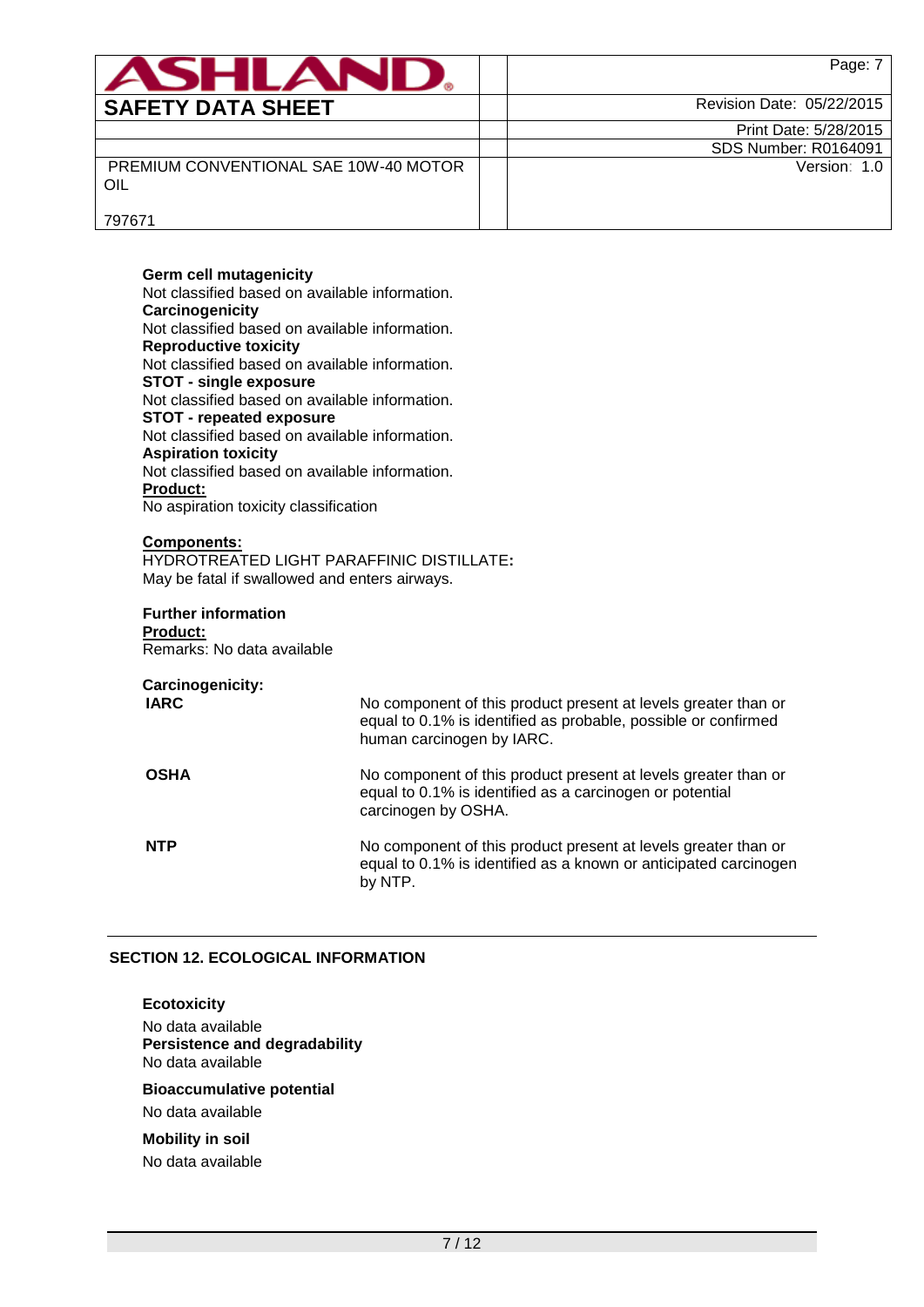| <b>ASHLANU</b>                               | Page: 8                   |
|----------------------------------------------|---------------------------|
| <b>SAFETY DATA SHEET</b>                     | Revision Date: 05/22/2015 |
|                                              | Print Date: 5/28/2015     |
|                                              | SDS Number: R0164091      |
| PREMIUM CONVENTIONAL SAE 10W-40 MOTOR<br>OIL | Version: 1.0              |
| 797671                                       |                           |

### **Other adverse effects**

No data available

# **Product:**

| Additional ecological | : No data available |
|-----------------------|---------------------|
| information           |                     |

# **SECTION 13. DISPOSAL CONSIDERATIONS**

| <b>Disposal methods</b> |                                                                                         |
|-------------------------|-----------------------------------------------------------------------------------------|
| General advice          | : Dispose of in accordance with all applicable local, state and<br>federal regulations. |
| Contaminated packaging  | : Empty remaining contents.                                                             |

# **SECTION 14. TRANSPORT INFORMATION**

### **International transport regulations**

### **REGULATION**

| <b>ID NUMBER</b> | <b>PROPER SHIPPING NAME</b> | *HAZARD<br>CLASS | <b>SUBSIDIARY</b><br>HAZARDS | <b>PACKING</b><br>GROUP | <b>MARINE</b><br>POLLUTANT |
|------------------|-----------------------------|------------------|------------------------------|-------------------------|----------------------------|
|                  |                             |                  |                              |                         | TD.<br>QTY.                |

## **U.S. DOT - ROAD**

### **U.S. DOT - RAIL**

Not dangerous goods

## **U.S. DOT - INLAND WATERWAYS**

Not dangerous goods

### **TRANSPORT CANADA - ROAD**

Not dangerous goods

# **TRANSPORT CANADA - RAIL**

Not dangerous goods

### **TRANSPORT CANADA - INLAND WATERWAYS**

Not dangerous goods

# **INTERNATIONAL MARITIME DANGEROUS GOODS**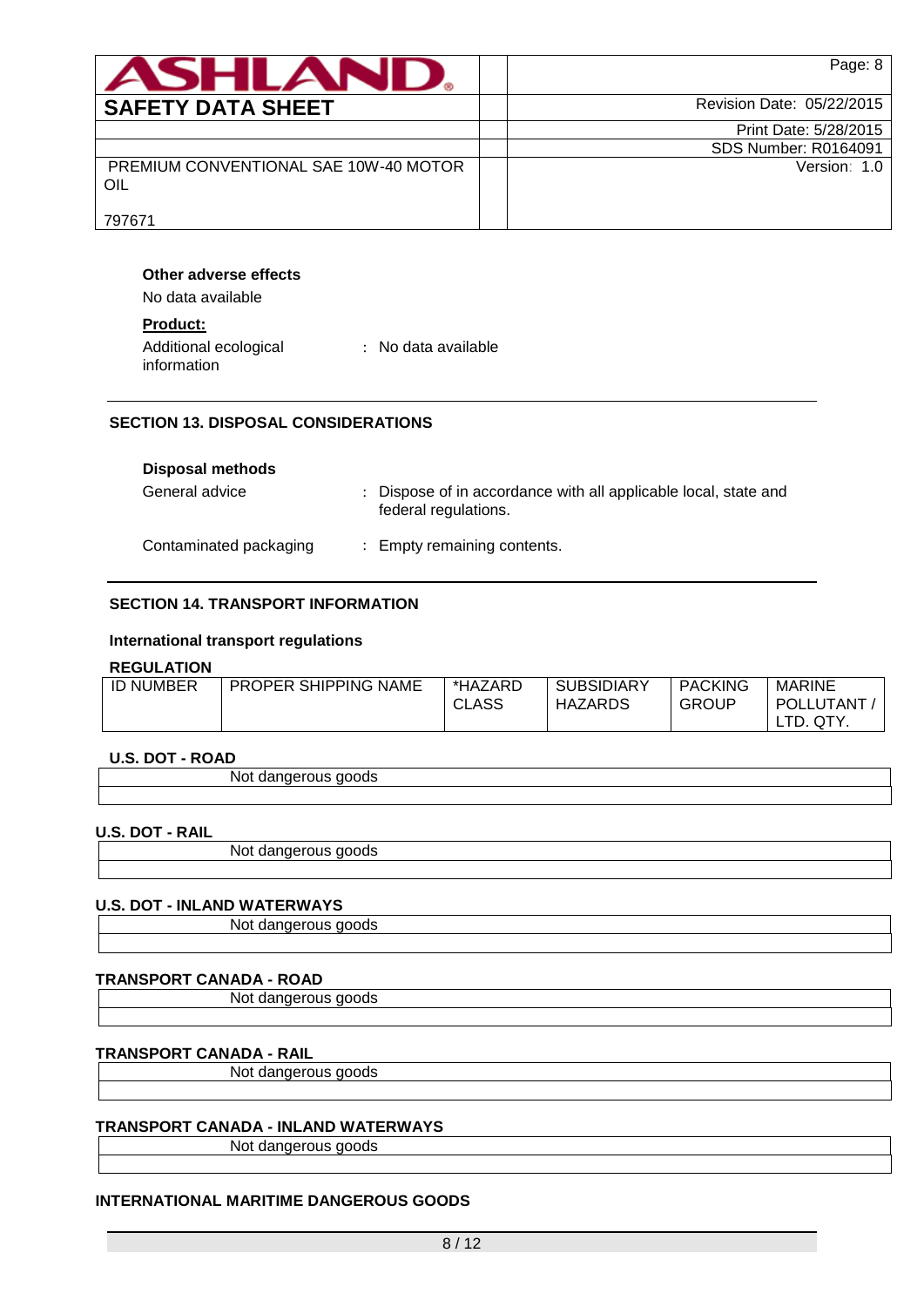| <b>ASHLANL</b>                               | Page: 9                     |
|----------------------------------------------|-----------------------------|
| <b>SAFETY DATA SHEET</b>                     | Revision Date: 05/22/2015   |
|                                              | Print Date: 5/28/2015       |
|                                              | <b>SDS Number: R0164091</b> |
| PREMIUM CONVENTIONAL SAE 10W-40 MOTOR<br>OIL | Version: 1.0                |
| 797671                                       |                             |

Not dangerous goods

## **INTERNATIONAL AIR TRANSPORT ASSOCIATION - CARGO**

Not dangerous goods

# **INTERNATIONAL AIR TRANSPORT ASSOCIATION - PASSENGER**

Not dangerous goods

### **MEXICAN REGULATION FOR THE LAND TRANSPORT OF HAZARDOUS MATERIALS AND WASTES**

Not dangerous goods

# **\*ORM = ORM-D, CBL = COMBUSTIBLE LIQUID**

Marine pollutant and all no

Dangerous goods descriptions (if indicated above) may not reflect quantity, end-use or region-specific exceptions that can be applied. Consult shipping documents for descriptions that are specific to the shipment.

# **SECTION 15. REGULATORY INFORMATION**

| SARA 311/312 Hazards                    |                   | : No SARA Hazards                                                                                                                                                                         |            |                       |
|-----------------------------------------|-------------------|-------------------------------------------------------------------------------------------------------------------------------------------------------------------------------------------|------------|-----------------------|
| <b>SARA 313</b><br>Component(s)SARA 313 |                   | : This material does not contain any chemical components with<br>known CAS numbers that exceed the threshold (De Minimis)<br>reporting levels established by SARA Title III, Section 313. |            |                       |
| Pennsylvania Right To Know              |                   |                                                                                                                                                                                           |            |                       |
|                                         |                   | <b>HEAVY PARAFFINIC DISTILLATE</b>                                                                                                                                                        | 64742-54-7 | $90.00 -$<br>100.00 % |
|                                         | sodium salts      | Benzenesulfonic acid, C10-60-alkyl derivs.,                                                                                                                                               | 90194-32-4 | $5.00 - 10.00 %$      |
|                                         | <b>DISTILLATE</b> | HYDROTREATED LIGHT PARAFFINIC                                                                                                                                                             | 64742-55-8 | $1.00 - 5.00 %$       |
| New Jersey Right To Know                |                   |                                                                                                                                                                                           |            |                       |
|                                         |                   | <b>HEAVY PARAFFINIC DISTILLATE</b>                                                                                                                                                        | 64742-54-7 | $90.00 -$<br>100.00 % |
|                                         | sodium salts      | Benzenesulfonic acid, C10-60-alkyl derivs.,                                                                                                                                               | 90194-32-4 | $5.00 - 10.00 %$      |
|                                         |                   | <b>HYDROTREATED LIGHT PARAFFINIC</b>                                                                                                                                                      | 64742-55-8 | $1.00 - 5.00 %$       |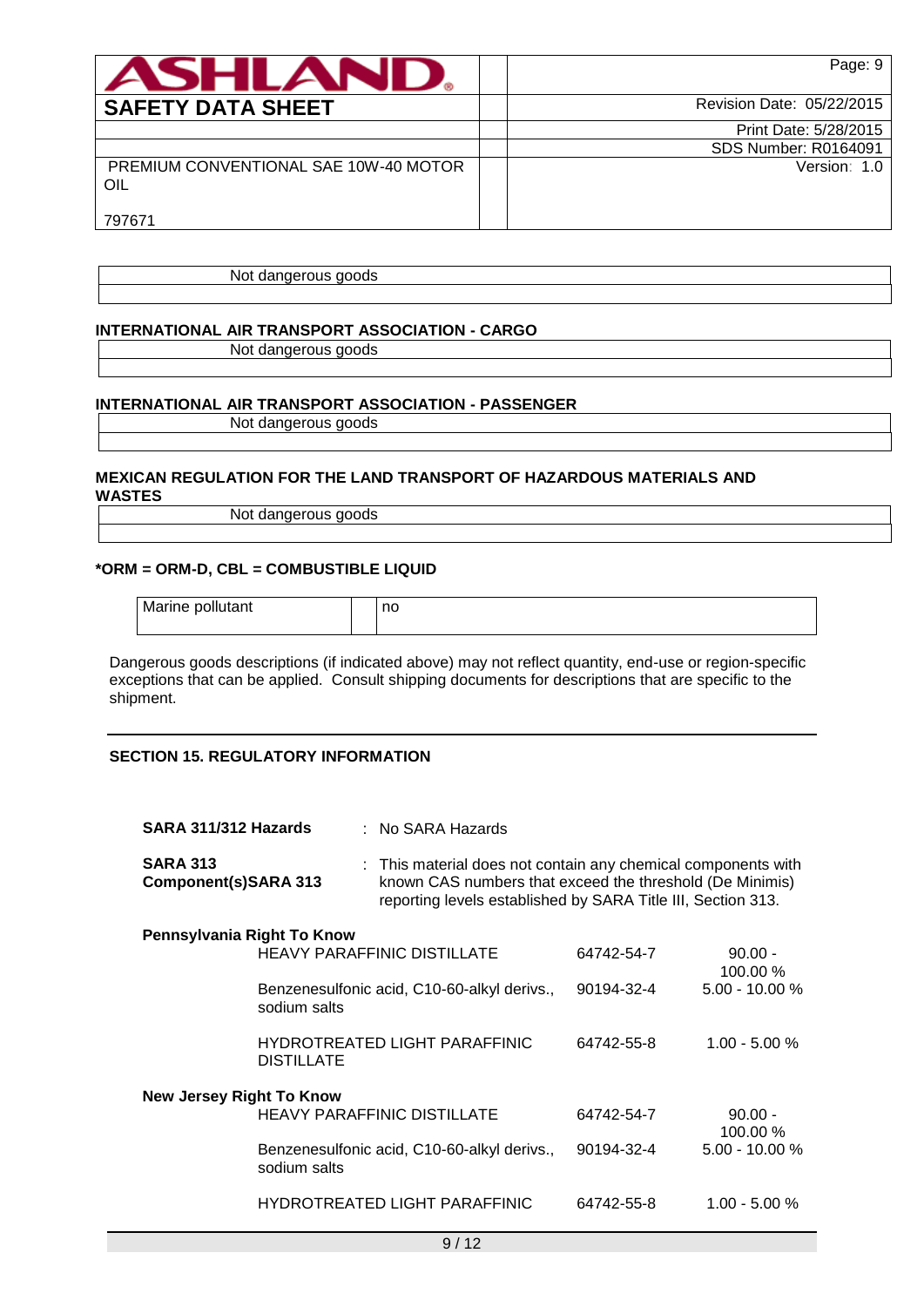| ASHLAN                                       | Page: 10                    |
|----------------------------------------------|-----------------------------|
| <b>SAFETY DATA SHEET</b>                     | Revision Date: 05/22/2015   |
|                                              | Print Date: 5/28/2015       |
|                                              | <b>SDS Number: R0164091</b> |
| PREMIUM CONVENTIONAL SAE 10W-40 MOTOR<br>OIL | Version: 1.0                |
| 797671                                       |                             |

# DISTILLATE

| POLYOLEFIN AMIDE ALKENEAMINE | Not Assigned | $1.00 - 5.00 %$ |
|------------------------------|--------------|-----------------|
| LUBRICANT ADDITIVE           | Not Assigned | $1.00 - 5.00 %$ |

| <b>California Prop 65</b> | Proposition 65 warnings are not required for this product<br>based on the results of a risk assessment. |
|---------------------------|---------------------------------------------------------------------------------------------------------|
| <b>TSCA</b>               | The components of this product are reported in the following inventories:<br>: On TSCA Inventory        |
| <b>DSL</b>                | : All components of this product are on the Canadian DSL.                                               |
| <b>AUSTR</b>              | : On the inventory, or in compliance with the inventory                                                 |
| <b>ENCS</b>               | $: q$ (quantity restricted)                                                                             |
| <b>KECL</b>               | : On the inventory, or in compliance with the inventory                                                 |
| <b>PICCS</b>              | : On the inventory, or in compliance with the inventory                                                 |
| <b>IECSC</b>              | $: q$ (quantity restricted)                                                                             |

### **Inventories**

AICS (Australia), DSL (Canada), IECSC (China), REACH (European Union), ENCS (Japan), ISHL (Japan), KECI (Korea), NZIoC (New Zealand), PICCS (Philippines), TSCA (USA)

### **SECTION 16. OTHER INFORMATION**

### **Further information**

Revision Date: 05/22/2015



## **NFPA Flammable and Combustible Liquids Classification**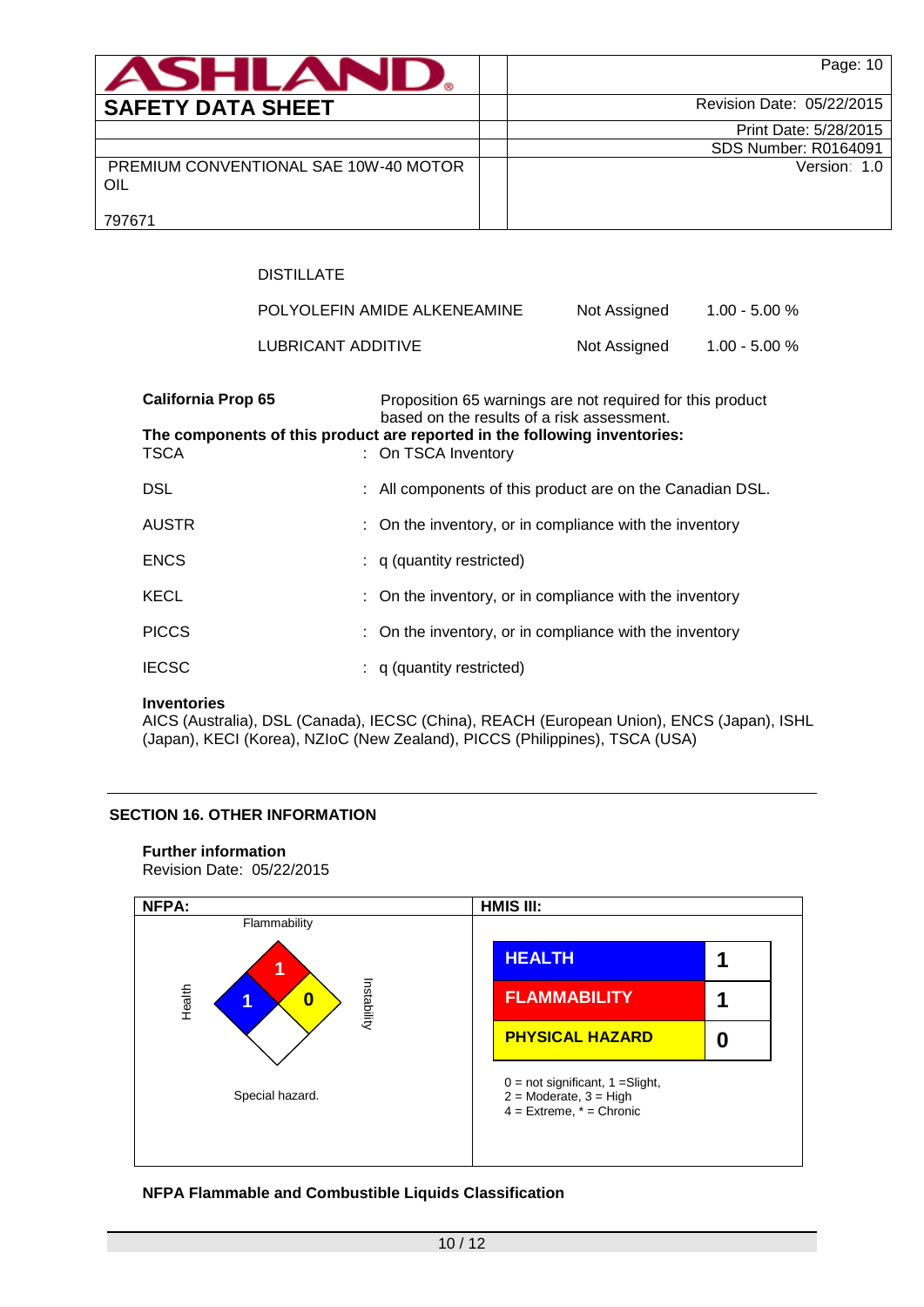| <b>ASHLAND.</b>                              | Page: 11                    |
|----------------------------------------------|-----------------------------|
| <b>SAFETY DATA SHEET</b>                     | Revision Date: 05/22/2015   |
|                                              | Print Date: 5/28/2015       |
|                                              | <b>SDS Number: R0164091</b> |
| PREMIUM CONVENTIONAL SAE 10W-40 MOTOR<br>OIL | Version: 1.0                |
| 797671                                       |                             |

Combustible Liquid Class IIIB

|      | Full text of H-Statements referred to under sections 2 and 3. |
|------|---------------------------------------------------------------|
| H304 | May be fatal if swallowed and enters airways.                 |
|      |                                                               |

H319 Causes serious eye irritation.

Sources of key data used to compile the Safety Data Sheet Ashland internal data including own and sponsored test reports The UNECE administers regional agreements implementing harmonised classification for labelling (GHS) and transport.

The information accumulated herein is believed to be accurate but is not warranted to be whether originating with the company or not. Recipients are advised to confirm in advance of need that the information is current, applicable, and suitable to their circumstances. This SDS has been prepared by Ashland's Environmental Health and Safety Department (1-800-325-3751).

List of abbreviations and acronyms that could be, but not necessarily are, used in this safety data sheet :

ACGIH : American Conference of Industrial Hygienists

BEI : Biological Exposure Index

CAS : Chemical Abstracts Service (Division of the American Chemical Society).

CMR : Carcinogenic, Mutagenic or Toxic for Reproduction

FG : Food grade

GHS : Globally Harmonized System of Classification and Labeling of Chemicals.

H-statement : Hazard Statement

IATA : International Air Transport Association.

IATA-DGR : Dangerous Goods Regulation by the "International Air Transport Association" (IATA).

ICAO : International Civil Aviation Organization ICAO-TI (ICAO) : Technical Instructions by the "International Civil Aviation Organization" IMDG : International Maritime Code for Dangerous Goods ISO : International Organization for Standardization logPow : octanol-water partition coefficient LCxx : Lethal Concentration, for xx percent of test population LDxx : Lethal Dose, for xx percent of test population. ICxx : Inhibitory Concentration for xx of a substance Ecxx : Effective Concentration of xx N.O.S.: Not Otherwise Specified OECD : Organization for Economic Co-operation and Development OEL : Occupational Exposure Limit P-Statement : Precautionary Statement PBT : Persistent , Bioaccumulative and Toxic PPE : Personal Protective Equipment STEL : Short-term exposure limit STOT : Specific Target Organ Toxicity TLV : Threshold Limit Value TWA : Time-weighted average

vPvB : Very Persistent and Very Bioaccumulative